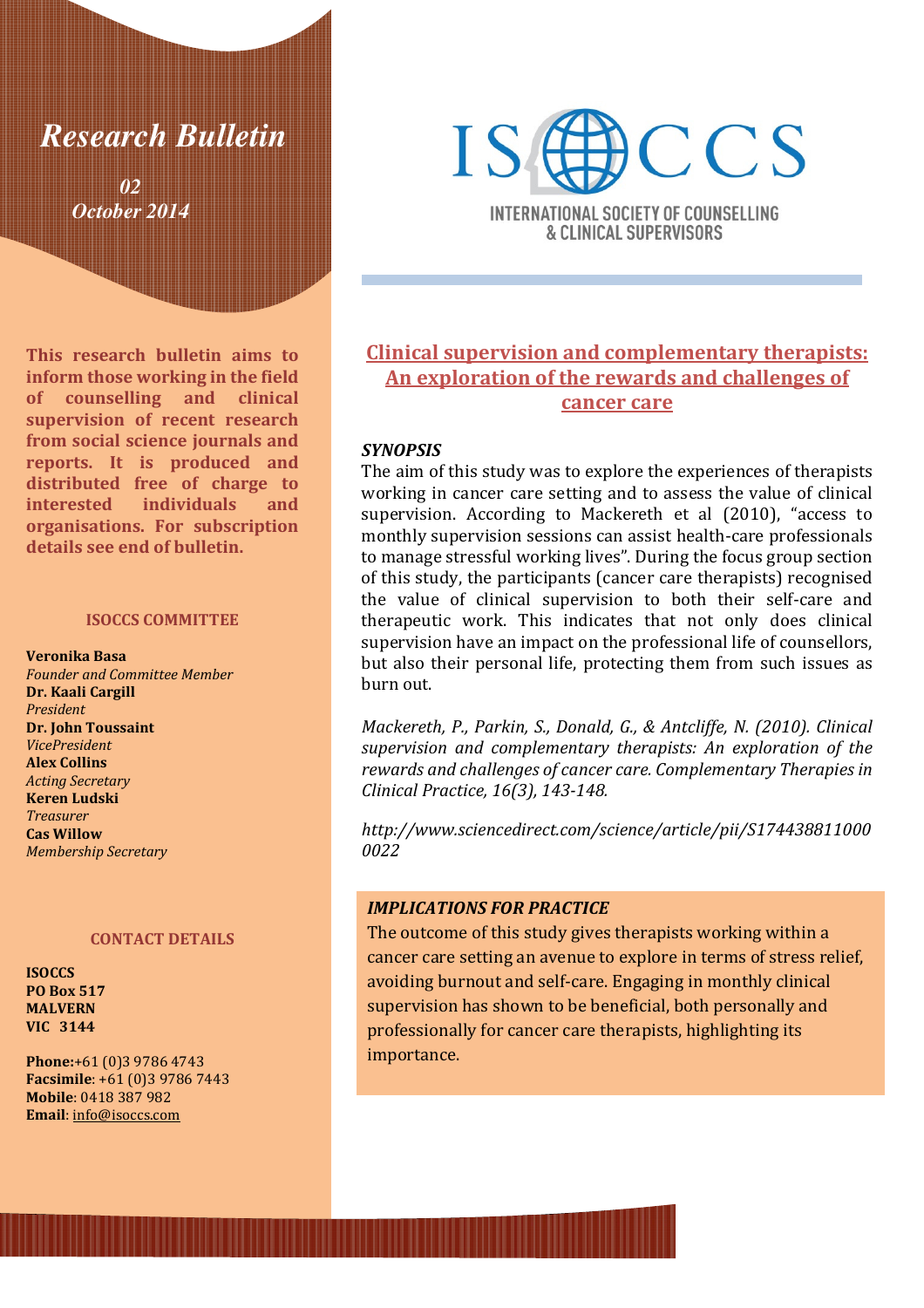# Clinical supervision, emotional exhaustion, and turnover intention: A study of substance abuse treatment counsellors in the Clinical Trials Network of the National Institute on Drug Abuse

# SYNOPSIS

Clinical supervision is emerging as an interesting option to combat counsellor turnover rates, especially within the field of substance abuse. This study aims to investigate the effect that clinical supervision has on emotional exhaustion and counsellor turn over. The results found that clinical supervision was highly associated with job autonomy, procedural justice and distributive justice. Through the study of 823 counsellors, the results of this study show offer support to the protective role of clinical supervision against both emotional exhaustion and counsellor turn over.

Knudsen, H., Ducharme, L., & Roman, P. (2008). Clinical supervision, emotional exhaustion, and turnover intention: A study of substance abuse treatment counselors in the Clinical Trials Network of the National Institute on Drug Abuse. Journal of Substance Abuse Treatment, 35(4), 387-395.

http://www.sciencedirect.com/science/article/pii/S0740547208000378

### IMPLICATIONS FOR PRACTICE

The positive correlation between clinical supervision and job autonomy, procedural justice and distributive justice is very promising, showcasing clinical supervision's ability to not only improve the professional life of counselors, but also their emotional regulation and job satisfaction. Due to its multiple beneficiary factors, clinical supervision plays a huge role in ensuring that counselors are not only highly competent professionals, but are also satisfied with their professional lives, and emotional lives.

# Discursive negotiation of face via email: Professional identity development in school counselling supervision

### **SYNOPSIS**

The purpose of this study is to assess the extent in which politeness strategies, implemented by supervisors, contribute to the professional development of Master's- level school counselling student intern's professional identity development. The politeness strategies examined include; constructed dialogue, first person plural pronouns, the discourse marker and repetition. The results of the study found that a combination of the four politeness strategies lead to optimum professional identity development.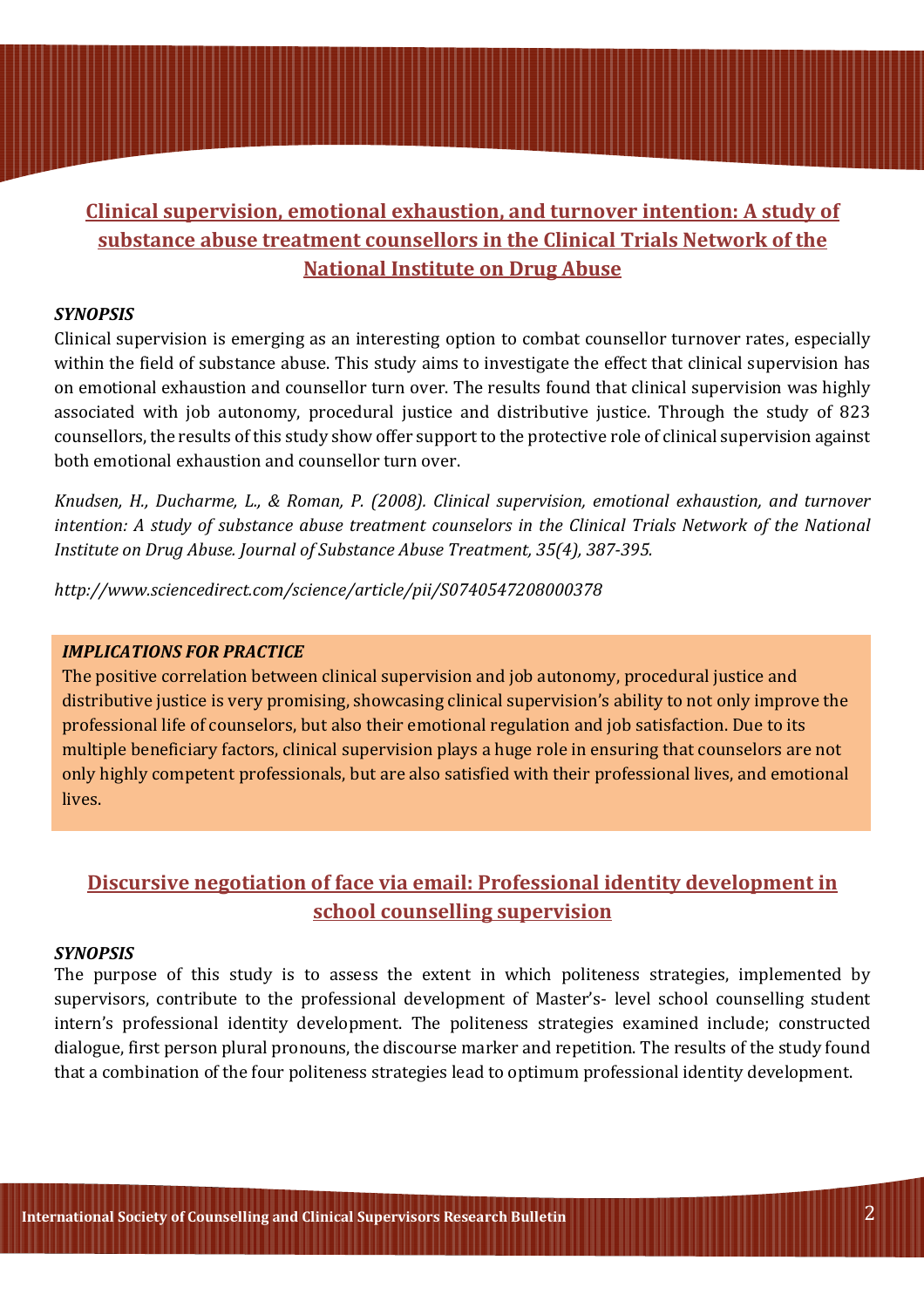Gordon, C. and Luke, M. (2012). Discursive negotiation of face via email: Professional identity development in school counseling supervision. Linguistics and Education, 23(1), 112-122*.*

http://www.sciencedirect.com/science/article/pii/S0898589811000520

# IMPLICATIONS FOR PRACTICE

The results, implying that a combination of the four politeness strategies lead to optimal professional development, give insight into how professional development should be implemented. Both supervisors and supervisees alike benefit from these results as effective strategies have now been identified and can easily be implemented.

# Counselling practicum in producing excellent counsellors

# **SYNOPSIS**

The aim of this study was to establish the importance of practical training within the clinical supervision method of training. In order to establish this importance, the authors sought to identify practical elements practiced by the trainee counsellor, strengths and weaknesses of the practical nature of clinical supervision and identify elements of counselling theory to ensure the effectiveness of practical training. The results of this research found that a two hour weekly discussion of counselling cases, between the trainee and the supervisor, resulted in more effective practical training.

Aman, R., & Ahmad, N. (2010). Counseling practicum in producing excellent counselor. Procedia-Social and Behavioral Sciences, 5, 1028-1032.

http://www.sciencedirect.com/science/article/pii/S1877042810016046

# IMPLICATIONS FOR PRACTICE

The implications of this study lead to more effective strategies of clinical supervision. By ensuring to include a two hour weekly discussion between clients, supervisors can be confident that they are offering their supervisees the best possible supervision.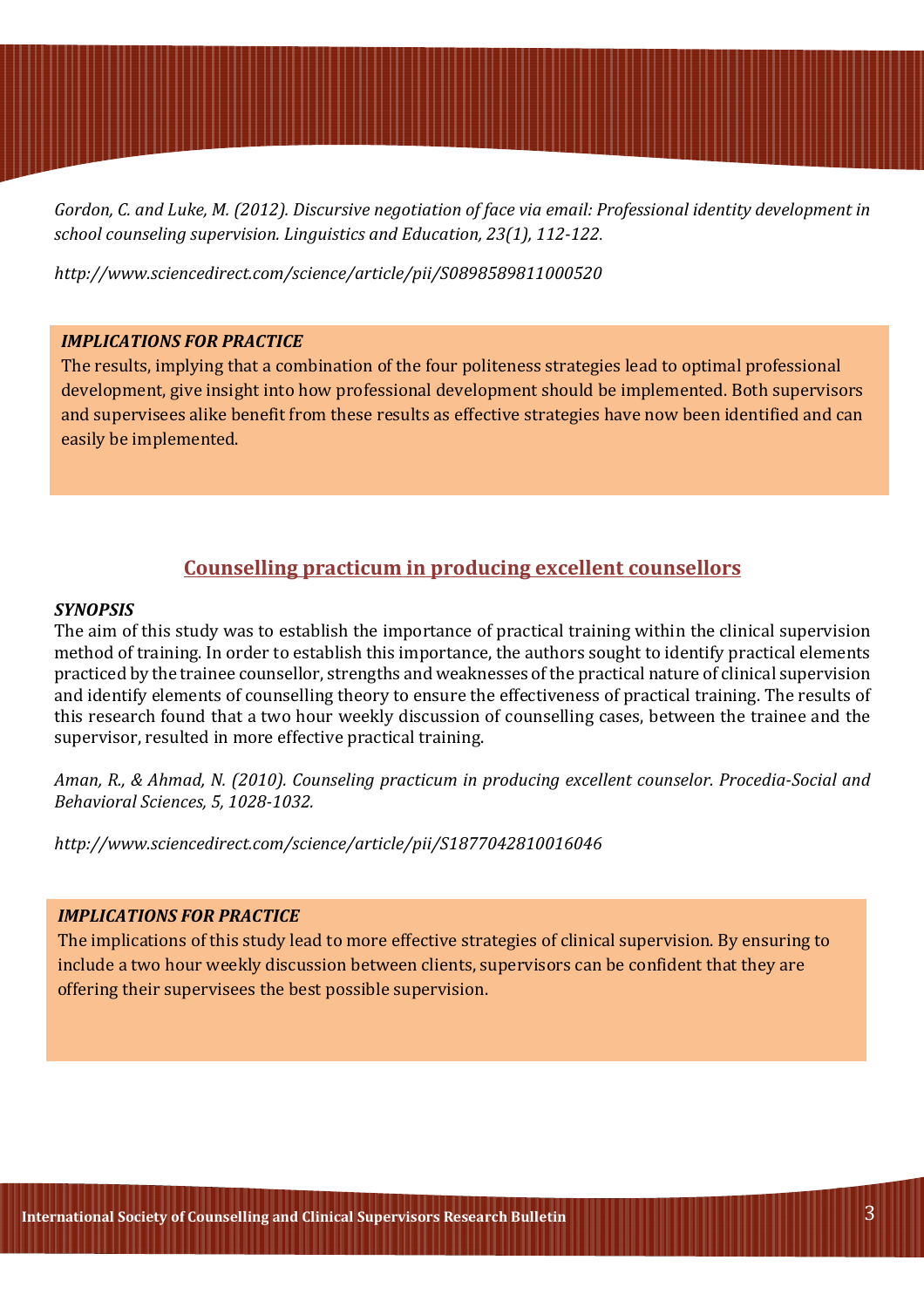# Training clinicians to accurately perceive their patients: Current state and future directions

### SYNOPSIS

A clinician's person perception accuracy is an important communication skill, especially in a clinical setting. The aim of this study was to present the importance of the perception of patients, to conclude that perception is a trainable skill and to recommend evidence-based training methods. The benefits of a high level of patient perception include higher relationship quality, better management of difficult clients and an advanced ability to deliver bad news. The results of this study found that training can be effective in enhancing a clinician's person perception accuracy.

Blanch-Hartigan, D. and Ruben, M. (2013). Training clinicians to accurately perceive their patients: Current state and future directions. Patient education and counseling, 92(3), 328-336.

http://www.sciencedirect.com/science/article/pii/S0738399113000815

# IMPLICATIONS FOR PRACTICE

As client perception is such a vital aspect of counselling, effective training in this area is crucial. Results outlining that training in this area can be effective presents important implications as it potentially leads to further training in this area being implemented, leading to more qualified, and as an extension, better counsellors.

# Developing psychotherapists' competence through clinical supervision: Protocol for a qualitative study of supervisory dyads

#### **SYNOPSIS**

The intention of this study is to add to the literature on a possible optimal model of supervision. The authors of this study based their research on the synthesis of expert supervisor's theories, practices and experiences, the examination of actual session between supervisors and supervisees, and, expert supervisor and supervisee duo's opinions on what can be improved within supervision. This paper added to the literature on the supervisor/supervisee duo, however the authors commented on the issue of there not being enough research done in this area.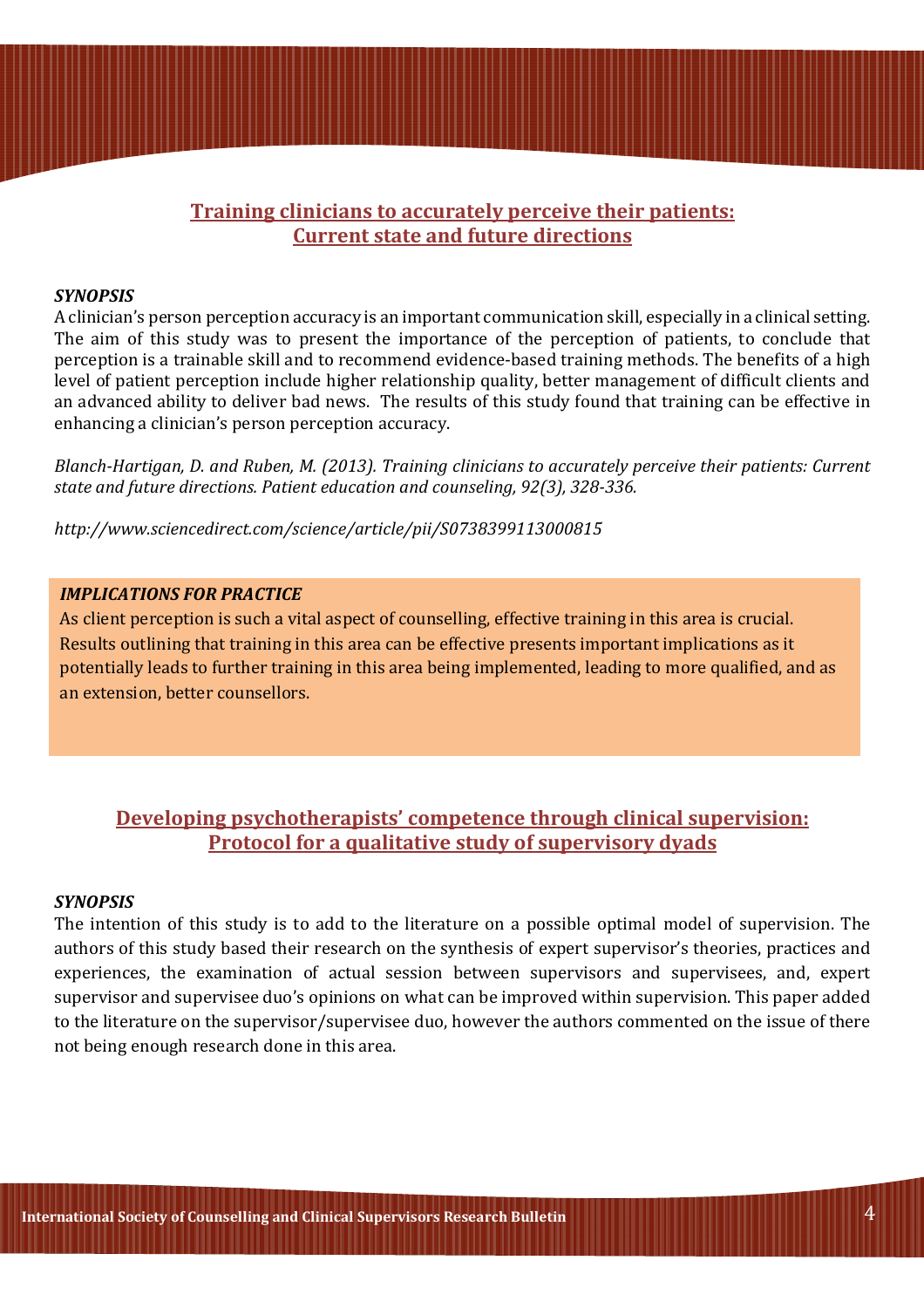Schofield, M., & Grant, J. (2013). Developing psychotherapists' competence through clinical supervision: protocol for a qualitative study of supervisory dyads. BMC Psychiatry, 13(1), 12.

http://www.biomedcentral.com/1471-244X/13/12

### IMPLICATIONS FOR PRACTICE

The development of an optimal model of supervision would be hugely beneficial to the field of clinical supervision. Any addition to the limited research in this field adds to the base of knowledge that supervisors can use to enhance their supervision, producing better counsellors.

# A Brief Summary of Supervision Models

#### **SYNOPSIS**

The purpose of this paper is to outline the main features of the various different forms of clinical supervision models. The first model outlined by the author is the psychotherapy based model. Within this model, supervision is viewed as an extension of the therapy itself, the supervision is a continuation of the specific psychotherapy method employed by the supervisor. Another model of supervision that can be utilised is the developmental model. These models are reliant on definite progressive stages of the supervisee from novice to expert. An important aspect of the developmental model is to clearly define what stage the supervisee is on, and to provide feedback appropriate to that stage as well as support. The integrative model represents an integration of methods and theories of supervision. Due to the large number of theories and methods, an infinite number of combinations are available within the integrative model.

Smith, K. (2009). A Brief Summary of Supervision Models. www.gallaudet.edu. Retrieved 20 May 2014, from

https://www.gallaudet.edu/Documents/Academic/COU\_SupervisionModels[1].pdf

# IMPLICATIONS FOR PRACTICE

Having a clear understanding of the different forms of supervision has clear advantages to any supervisor administering supervision. Firstly, by studying these models, supervisors are able to choose which best suits their supervision styles. Secondly, the models are able to act as a guide for supervisors in order to administer the best possible supervision.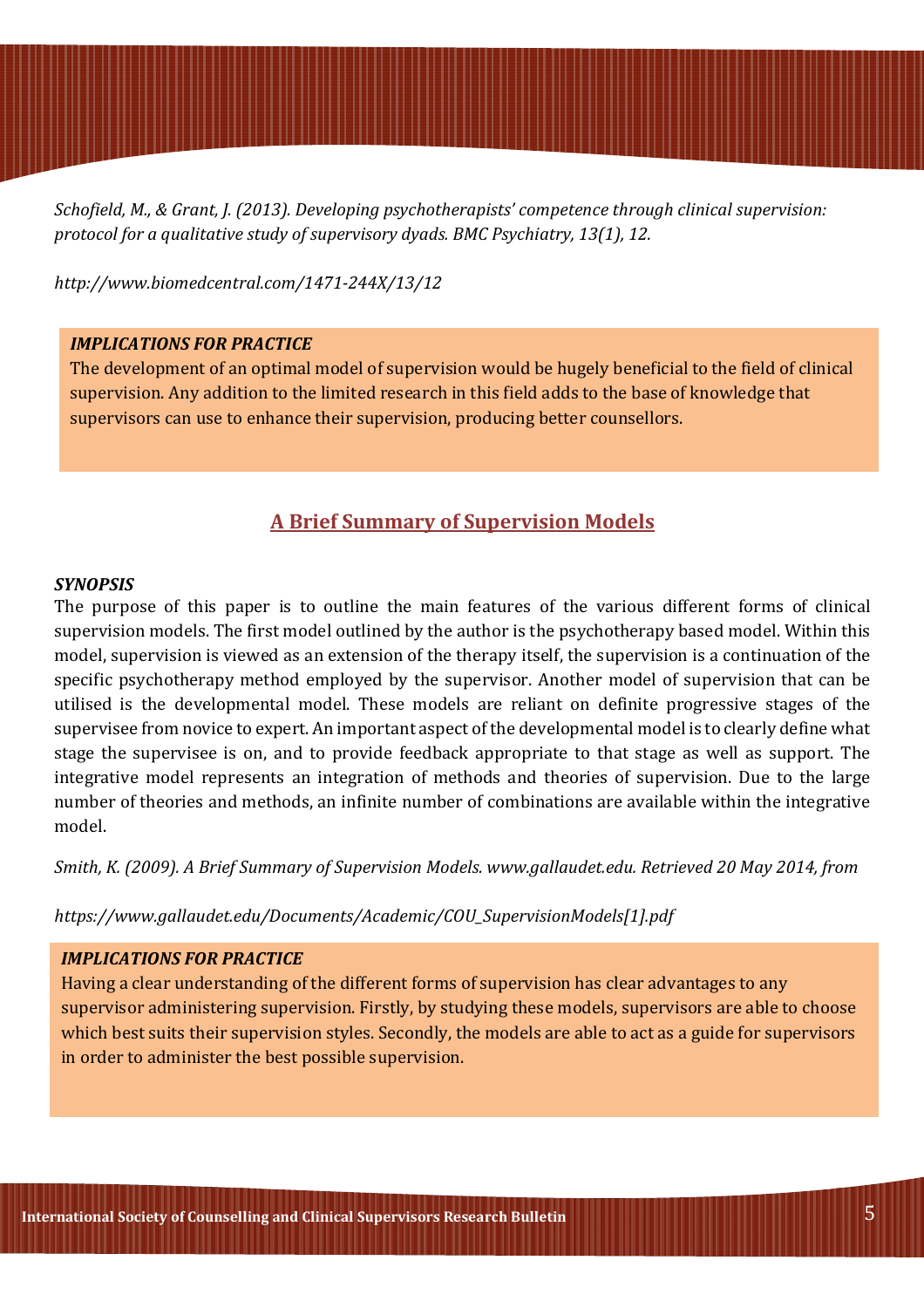# Does best practice clinical supervision lead to better outcomes? Findings from a Queensland study of community allied health professionals.

# **SYNOPSIS**

The purpose of this study is to whether supervision is perceived to be effective by health professionals, as well as to identify what components contribute to its effectiveness. The five criteria that must be met in order to classify as best practice are; receiving clinical supervision, attendance at clinical supervision training, having some choice in the allocation of clinical supervision, having completed a clinical supervision agreement and having a clear understanding of confidentiality. The results of this paper found that the implementation of best practice principals lead to a positive impacts of the outcome of clinical supervision.

Saxby, C., Wilson, J., & Newcombe, P. (2013). Does best practice clinical supervision lead to better outcomes? Findings from a Queensland study of community allied health professionals. Advances In Clinical Supervision Innovation & Practice, 23.

http://www.nswiop.nsw.edu.au/images/publications/clin-sup-monograph.pdf

### IMPLICATIONS FOR PRACTICE

Results implying that the implementation of best practice principles is beneficial to supervision are likely to lead to wider use of the best practice principals. Wider implementation of a clear, concise method of counselling leads to more unified and consistent counsellors.

# A Reflective Practice Model of Clinical Supervision

#### SYNOPSIS

The purpose of this paper is to provide an overview of supervision incorporating reflective practice. According to the author, reflective practice allows for clinicians to develop conceptual problem solving skills, leading to lifelong learning and the ability for self-care. A reflective practice model, according to the paper, is an active, persistent and careful consideration of any beliefs that support it and further the conclusions to which it tends. The conclusion of this paper states that reflective supervision promotes critical thinking, therefore encourage the supervisee to open up different perspectives and ask questions about their learning.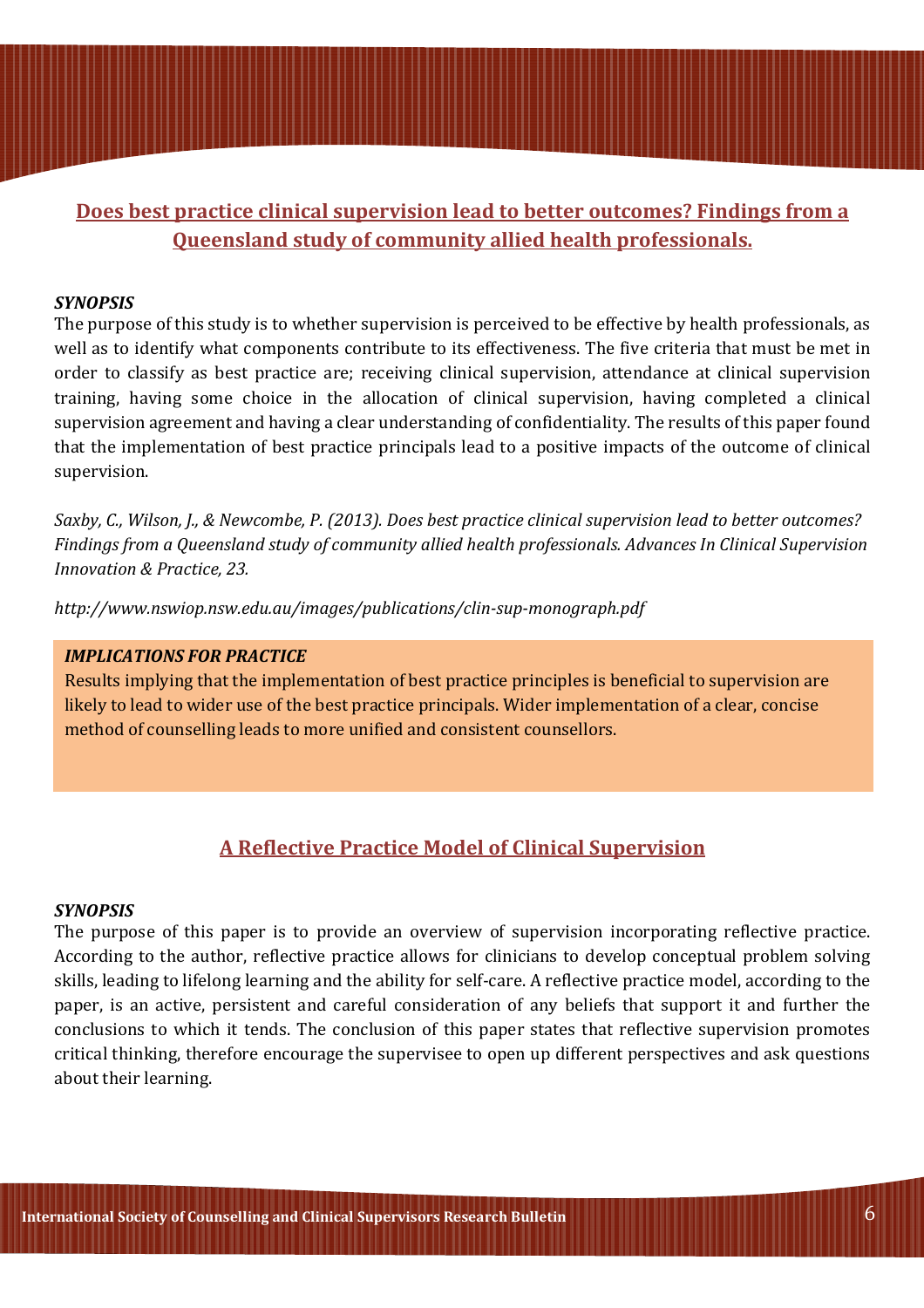Senediak, C. (2013). A reflective practice model of clinical supervision. Advances In Clinical Supervision Innovation & Practice, 55.

http://www.nswiop.nsw.edu.au/images/publications/clin-sup-monograph.pdf

# IMPLICATIONS FOR PRACTICE

Problem solving, lifelong learning and self-care are all obviously important concepts, so any model of supervision that can promote these traits is of upmost importance. As this method also leads to critical thinking skills in the supervisee, the importance of this model is widened.

# The Relationship in Clinical Supervision: Models Preferred by Allied Mental Health Professionals who Work with Traumatic Disclosures

### **SYNOPSIS**

The purpose of this study is to identify the best approach to employ when working with those who disclose trauma, as well as to examine what constitutes a good supervision relationship. The author of this study identifies a relational approach when working with those who have experienced trauma. This paper outlines five important components in order to maintain a good supervision relationship. The first of these components is the need for an ongoing regular forum for peer review and critique. The next component outlines the need for addressing transferences of the students/clients and colleagues in the wider organisation. The third component addresses the need for identifying gaps in training and future development for supervisees. A clarification of caseload balance and future personal/career directions is also required. The final component that is required is the encouragement of self-care and referral to other services.

Pack, M. (2013). The relationship in clinical supervision: Models preferred by allied mental health professionals who work with traumatic disclosures. Advances in Clinical Supervision Innovation & Practice, 8.

http://www.nswiop.nsw.edu.au/images/publications/clin-sup-monograph.pdf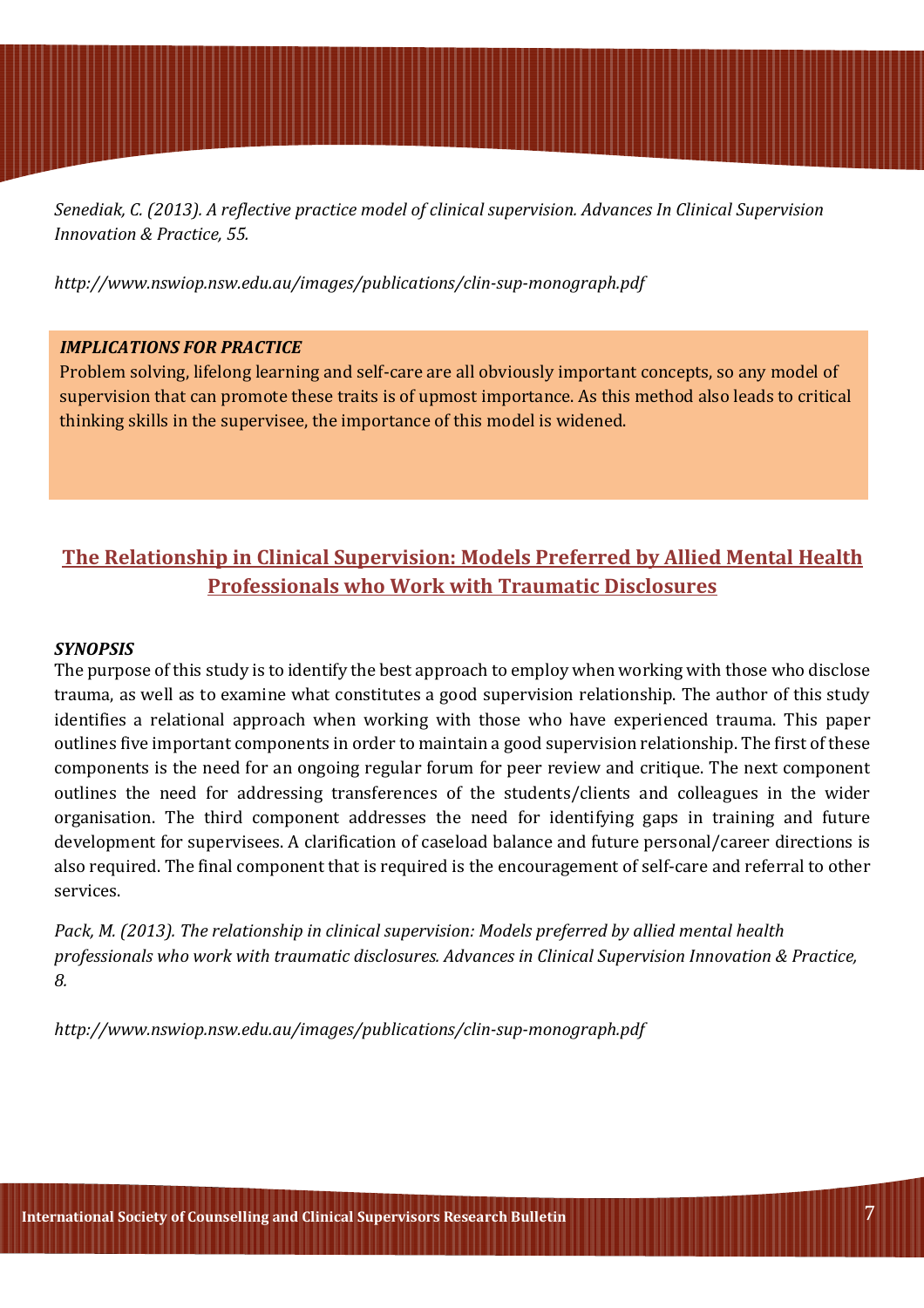### IMPLICATIONS FOR PRACTICE

Working with those who have experienced trauma is a crucial aspect of the careers of many counsellors. The development of a clinical supervision program that aims to address clients who have experienced some form of trauma leads to counsellors who have developed specific skills that lead to effective trauma counselling, due to the large role trauma counselling plays within the field of counselling, this is obviously a positive step.

# Balanced Moderation Supervision

### SYNOPSIS

The purpose of this paper is to outline the principles of the balanced moderation approach to supervision (BMS). The BMS approach seeks to recognise and combine the importance of views and beliefs (including their theoretical orientation), trainee developmental progression, and the various roles accessed by the supervisor during supervision. Whilst recognising the theoretical orientation of the supervisor, the BMS approach aims to modify this aspect to include all functional supervision models. The prominent strength of the BMS approach is its flexibility and adaptability whilst addressing key issues of supervision. As the approach is designed to be incorporated to each supervisor's unique worldview, it is appropriate for supervisors from any geographical or cultural background.

Ascher, D. L., & Butler, S. K. (2010). Balanced moderation supervision.

Retrieved from http://counselingoutfitters.com/vistas/vistas10/Article\_39.pdf

# IMPLICATIONS FOR PRACTICE

Balanced moderation supervision aims to combine a wide variety of supervisory models. This approach is positive as it contains positives from all branches of supervision. This type of supervision provides a wide coverage, able to more easily incorporate the personality, beliefs and views of a variety of supervisors and supervisees.